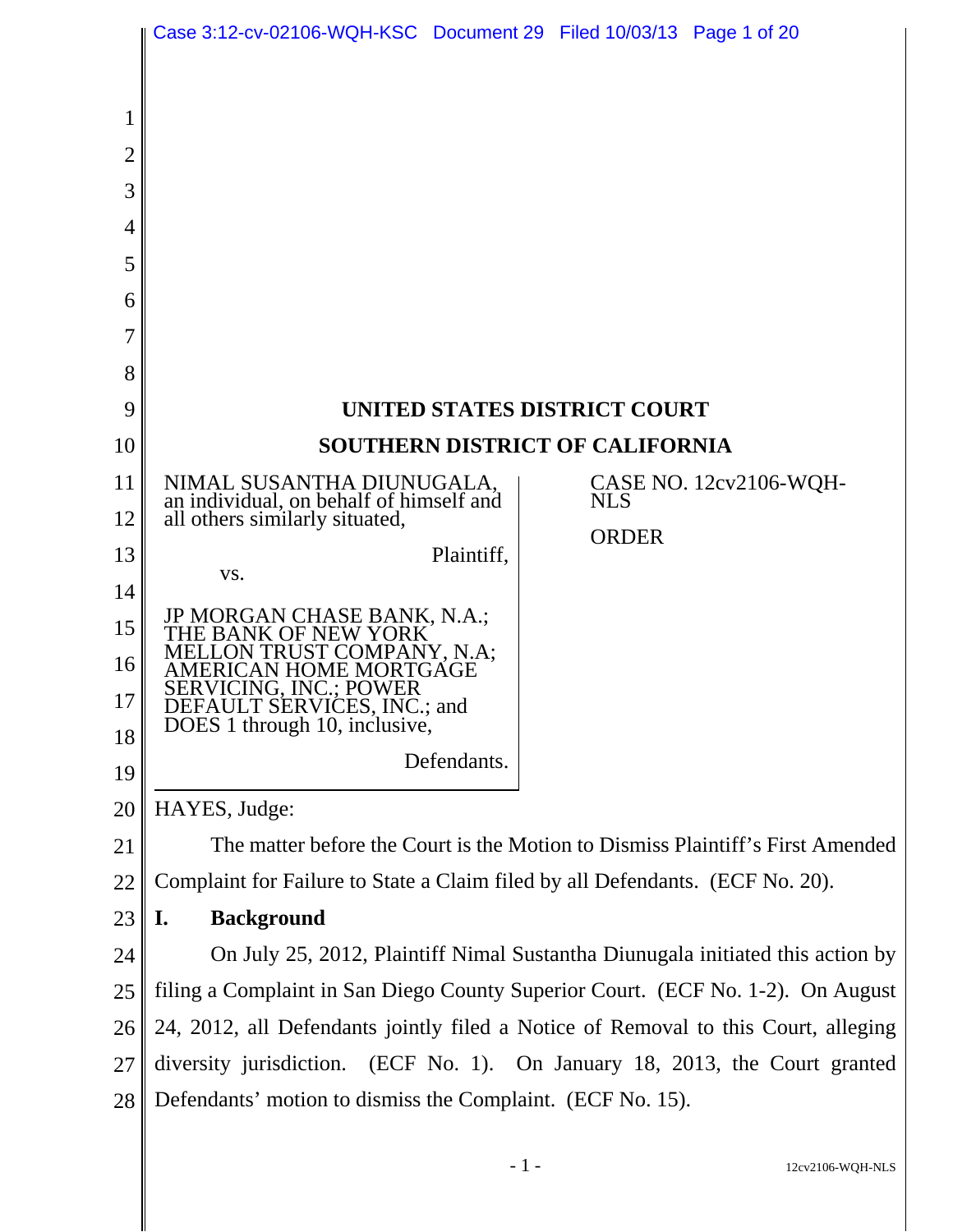1 2 3 4 5 6 7 8 On May 19, 2013, Plaintiff filed the First Amended Complaint. (ECF No. 19). On June 6, 2013, Defendants filed the Motion to Dismiss Plaintiff's First Amended Complaint for Failure to State a Claim ("Motion to Dismiss"). (ECF No. 20). On July 2, 2013, Plaintiff filed an opposition and evidentiary objections.<sup>1</sup> (ECF Nos. 21, 22). On July 8, 2013, Defendants filed a reply. (ECF No. 24). On August 12, 2013 and August 27, 2013, Plaintiff filed Notices of New Legal Authority. (ECF Nos. 25, 28). On August 21, 2013, Defendants filed a response to Plaintiff's August 12, 2013 Notice of New Legal Authority. (ECF No. 27).

9

# **II. Allegations of the First Amended Complaint**

10 11 12 13 14 In early 2006, Plaintiff purchased real property at 987 Merced River Road in Chula Vista, California, 91913 for use as his personal residence. (ECF No. 19 ¶ 12). Plaintiff paid \$206,458.33 in cash as a down payment on the property to be secured by a conventional loan from American Broker Conduit. *Id*. ¶ 13. Plaintiff's initial monthly payments on the loan were \$1,752.06. *Id.* ¶ 14.

15 16 17 18 19 20 In late 2010, Plaintiff sent a Qualified Written Request to Defendant American Home Mortgage Servicing ("AHMSI"), who responded on January 11, 2011 with a letter informing Plaintiff that "the owner/creditor of his loan was 'Structured Asset Mortgage Investments II Trust 2006-AR5 Pass Though Certificates, Series 2006-AR5' ('MBS trust') .... [and that] 'The Bank of New York Mellon Corporation' was the trustee of the MBS trust." *Id*. ¶¶ 17-18.

21 22 23 24 25 26 The "MBS trust required that all loans being transferred to the trust had to be funded according to the terms of the pooling and servicing agreement.... The four corners of the [pooling and servicing agreement] bind the trust to the only actions which can lawfully be taken with respect to the administration of its assets...." *Id*. ¶¶ 23-24. "Defendant [Bank of New York Mellon Corporation ('BONY')] was not made a successor trustee of the MBS trust as set forth in the [pooling and servicing]

27

<sup>28</sup> <sup>1</sup> Plaintiff objects to Defendants' request for judicial notice, filed in conjunction with the Motion to Dismiss. (ECF No. 20-2). In deciding the Motion to Dismiss, the Court has not relied upon the materials attached to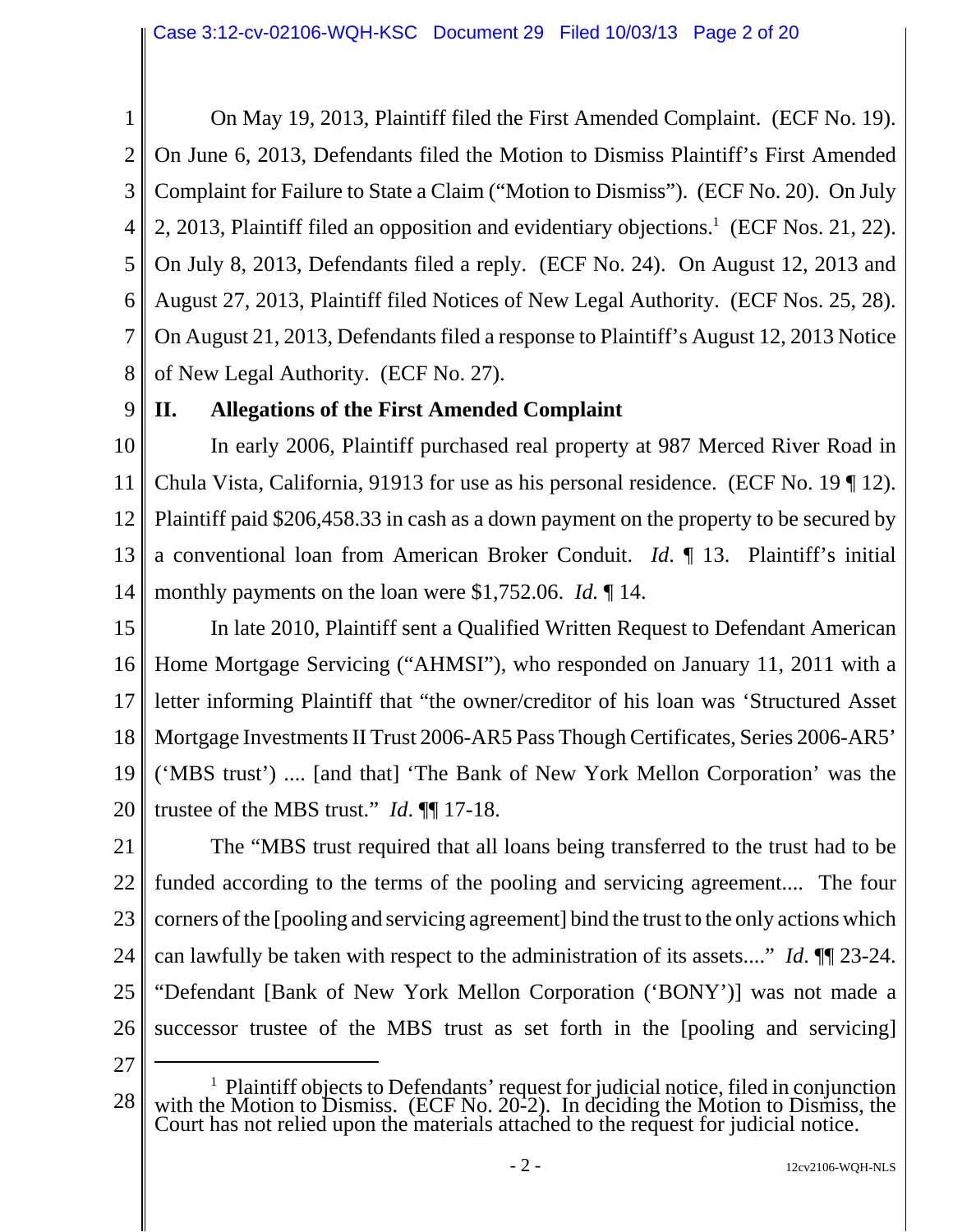1 2 Agreement.... Yet, defendant AHMSI continued to use BONY's underwriting standards when evaluating plaintiff for a loan modification which failed and plaintiff's home was taken at foreclosure auction on April 9, 2012." *Id*. ¶¶ 27-28.

3

4 5 6 7 8 9 10 11 12 13 "Six months after AHMSI represented that BONY was the trustee of the MBS trust and as such was the creditor of Plaintiff's loan, on June 15, 2011, [Defendant] Power Default [Services, Inc.] caused a Notice of Default and Election to Sell Under Deed of Trust ... to be recorded which stated it was for the benefit of ... JP Morgan Chase Bank, National Association ['JP Morgan'], Not Individually But Solely As Trustee For The Holders Of Structured Asset Mortgage Investments II Inc., Mortgage Pass-Through Certificates, Series 2006-AR5." *Id*. ¶ 83. "The [Notice of Default] stated Plaintiff was in default in the amount of \$27,388.55 as of June 21, 2011," and the "Beneficiary was named 'JP Morgan Chase Bank, National Association' as trustee of the MBS trust." *Id*. ¶¶ 84-85.

14 15 16 17 18 19 20 On September 12, 2011, "a Notice of Sale was executed" which "represented the outstanding obligation was \$684,361.54." *Id*. ¶¶ 90-91. "On April 13, 2012, contrary to the Chain of Title, a Trustee's Deed Upon Sale ... was recorded representing that the beneficiary who was the grantee taking by credit bid was ... The Bank of New York Mellon...." *Id*. ¶ 92. The Trustee's Deed Upon Sale "stated the property was taken by credit bid by defendant The Bank of New York Mellon as trustee for the MBS trust on April 19, 2012 for the sum of \$425,000.00...." *Id*. ¶ 94.

21 22 The Trustee's Deed Upon Sale "is fraudulent, void and conveyed no interest in the Property" because:

- 23
- a. Defendant BONY did not receive a valid assignment of the debt in any manner.
- 24 25
- b. On June 15, 2011, a [Notice of Default] was recorded which clearly stated [Defendant JP Morgan] was the beneficiary.
- 26 27 c. The MBS trust is a publicly recorded document created in 2006 and the [pooling and servicing agreement] ... show[s] that JP Morgan Chase Bank is the trustee of the MBS trust.
- 28 d. The [Trustee's Deed Upon Sale] depends solely and entirely on the [Notice of Default], to substantiate its validity and the fact these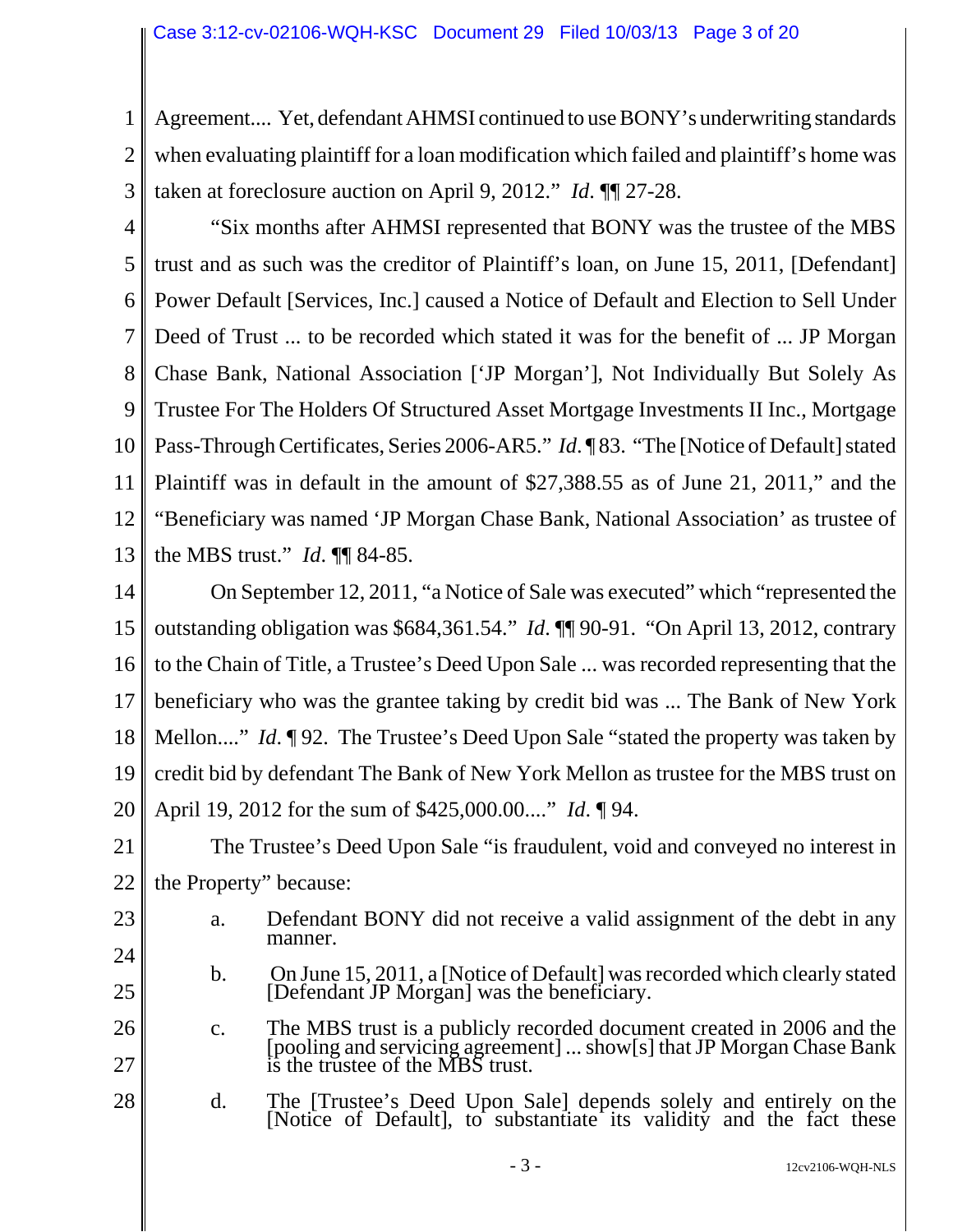documents are inconsistent on their face establishes the invalidity of the [Trustee's Deed Upon Sale].

2 3

1

e. And the 'Lender' as later identified to the IRS was in fact, neither JP Morgan nor BONY but was Homeward Residential, Inc.

4 5 *Id*. ¶ 101. "BONY then proceeded to evict plaintiff based on the false and fraudulent [Trustee's Deed Upon Sale]." *Id*. ¶ 105.

6

7 8 9 10 11 "Under the strict rules of this [pooling and servicing agreement] to this MBS trust, the Sponsor ... was required to provide a substitute mortgage loan or purchase the related mortgage loan within 180 days if the Note or other required assignments were not effectuated within 90 days of the closing date." *Id*. ¶ 119. "The note on [Plaintiff]'s loan was not transferred within 90 days or repurchased ... within 180 days as required by the [pooling and servicing agreement] of the MBS trust." *Id*. ¶ 123.

12 13 14 15 16 17 18 19 20 21 22 23 The First Amended Complaint asserts the following causes of action: (1) negligence; (2) violation of Real Estate Settlement Procedures Act ("RESPA"), 12 U.S.C. § 2605; (3) violation of Truth in Lending Act ("TILA"), 15 U.S.C. § 1641g; (4) cancellation of documents to set aside the foreclosure sale; (5) fraud; and (6) violation of California Business & Professions Code § 17200. The First Amended Complaint purports to assert a class action pursuant to California Business & Professions Code § 17203 on behalf of the following putative class: "All ... borrowers who received conflicting notifications from defendant AHMSI, BONY or JP Morgan of the identity of their investor, or creditor as required under 15 USC §1641g after May 5, 2009"; and "All ... borrowers who received conflicting notifications from defendant AHMSI of the identity of their investor, or creditor as required under 12 USC §2605 within the past two years." (ECF No. 19 ¶ 39).

24

# **III. Standard of Review**

25 26 27 28 Federal Rule of Civil Procedure 12(b)(6) permits dismissal for "failure to state a claim upon which relief can be granted." Fed. R. Civ. P. 12(b)(6). "A pleading that states a claim for relief must contain ... a short and plain statement of the claim showing that the pleader is entitled to relief." Fed. R. Civ. P. 8(a)(2). Dismissal under Rule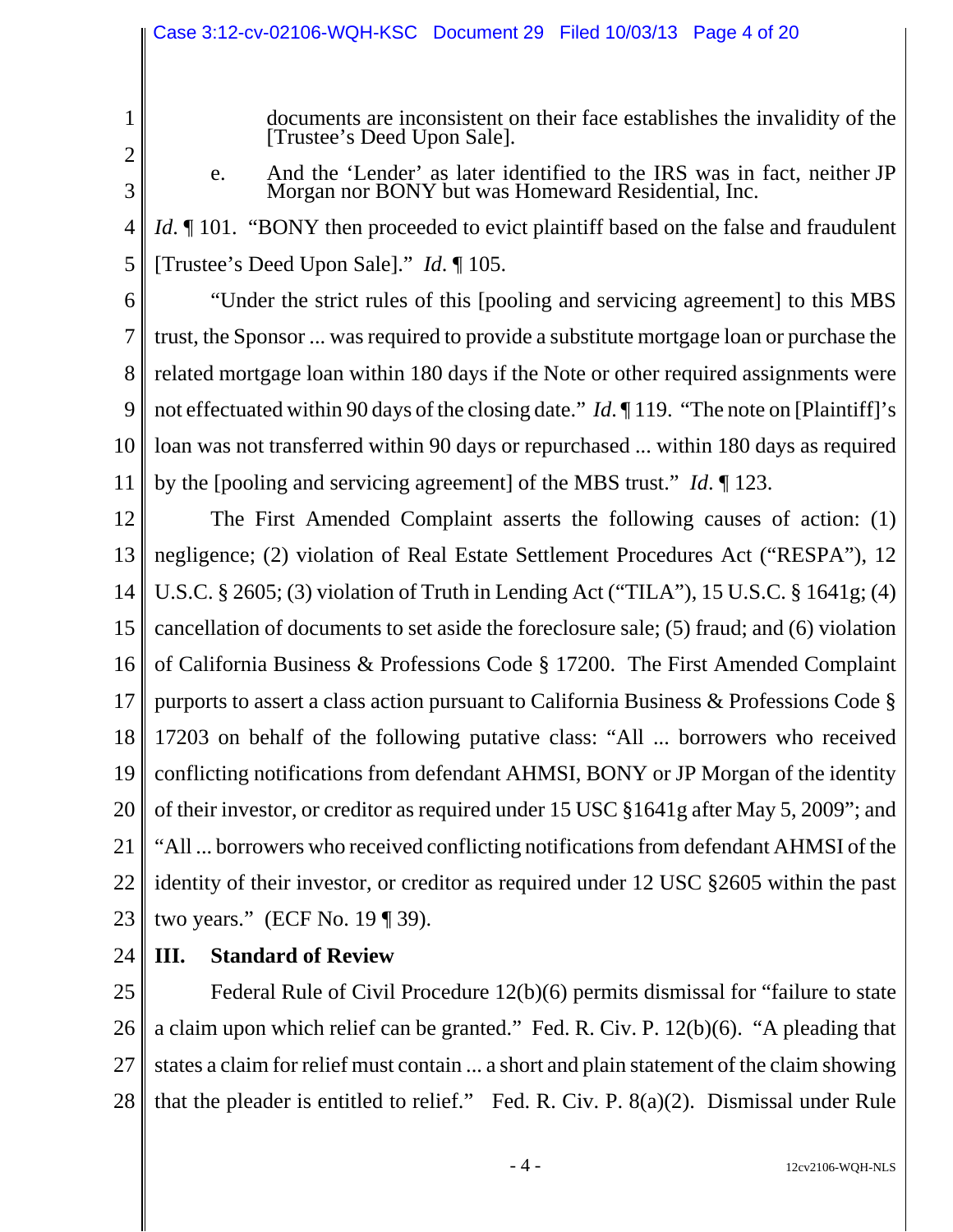1 2 3 12(b)(6) is appropriate where the complaint lacks a cognizable legal theory or sufficient facts to support a cognizable legal theory. *See Balistreri v. Pac. Police Depot*, 901 F.2d 696, 699 (9th Cir. 1990).

4 5 6 7 8 9 10 11 12 13 14 15 "[A] plaintiff's obligation to provide the 'grounds' of his 'entitle[ment] to relief' requires more than labels and conclusions, and a formulaic recitation of the elements of a cause of action will not do." *Bell Atl. Corp. v. Twombly*, 550 U.S. 544, 555 (2007) (quoting Fed. R. Civ. P.  $8(a)(2)$ ). When considering a motion to dismiss, a court must accept as true all "well-pleaded factual allegations." *Ashcroft v. Iqbal*, 556 U.S. 662, 679 (2009). However, a court is not "required to accept as true allegations that are merely conclusory, unwarranted deductions of fact, or unreasonable inferences." *Sprewell v. Golden State Warriors*, 266 F.3d 979, 988 (9th Cir. 2001). "In sum, for a complaint to survive a motion to dismiss, the non-conclusory factual content, and reasonable inferences from that content, must be plausibly suggestive of a claim entitling the plaintiff to relief." *Moss v. U.S. Secret Serv.*, 572 F.3d 962, 969 (9th Cir. 2009) (quotations omitted).

- 16 **IV. Discussion**
- 17

**A. Negligence**

18 19 20 21 22 23 24 25 26 27 28 The first cause of action for negligence alleges that JP Morgan and/or BONY breached a duty of care owed to Plaintiff to provide notice pursuant to TILA; AHMSI "erroneously continued to use BONY's underwriting standards when reviewing Plaintiff's loan for a modification"; and, "[a]s a consequence of defendants' actions and/or failure to act, plaintiff has not been given a meaningful opportunity to modify his loan in order to save his home from foreclosure." (ECF No. 19  $\P$  60-61). Defendants contend that the negligence cause of action must be dismissed because "Plaintiff has not alleged any special circumstances that would impose a duty of care on Defendants." (ECF No. 20-1 at 12). Plaintiff contends that AHMSI is a loan servicer rather than a lender, and AHMSI, BONY and JP Morgan all owed Plaintiff a duty of care because they "had an ongoing relationship with the borrower while the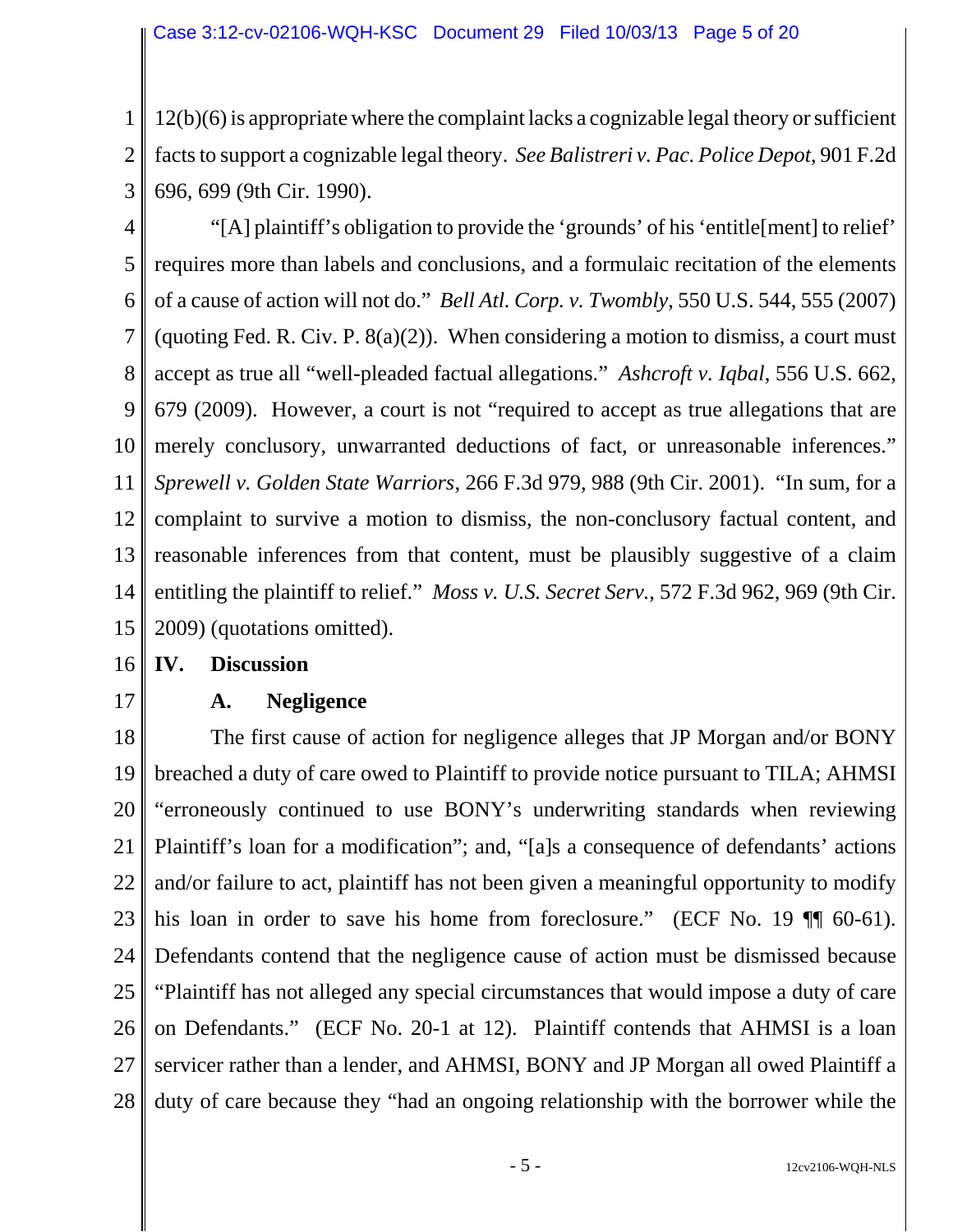1 borrower was attempting to modify the loan." (ECF No. 21 at 11).

2

3 4 5 6 7 8 9 10 11 12 13 "The elements of a cause of action for negligence are (1) a legal duty to use reasonable care, (2) breach of that duty, and (3) proximate cause between the breach and (4) the plaintiff's injury." *Mendoza v. City of Los Angeles*, 66 Cal. App. 4th 1333, 1339 (1998) (citation omitted). "The existence of a legal duty to use reasonable care in a particular factual situation is a question of law for the court to decide." *Vasquez v. Residential Invs., Inc.*, 118 Cal. App. 4th 269, 278 (2004). A court may consider "various factors, among which are the extent to which the transaction was intended to affect the plaintiff, the foreseeability of harm to him, the degree of certainty that the plaintiff suffered injury, the closeness of the connection between the defendant's conduct and the injury suffered, the moral blame attached to the defendant's conduct, and the policy of preventing future harm." *Biakanja v. Irving*, 49 Cal. 2d 647, 650 (1958).

14 15 16 17 18 19 20 21 22 23 24 25 26 27 28 "[F]or purposes of a negligence claim, 'as a general rule, a financial institution owes no duty of care to a borrower when the institution's involvement in the loan transaction does not exceed the scope of its conventional role as a mere lender of money.'" *Das v. Bank of Am., N.A.*, 186 Cal. App. 4th 727, 740 (2010) (quoting *Nymark v. Heart Fed. Sav. & Loan Assn.*, 231 Cal. App. 3d 1089, 1096 (1991)); *see also Wagner v. Benson*, 101 Cal. App. 3d 27, 34-35 (1980). Absent "special circumstances ... a loan transaction is at arm's length and there is no fiduciary relationship between the borrower and lender." *Oaks Mgmt. Corp. v. Superior Court*, 145 Cal. App. 4th 453, 466 (2006). Likewise, a loan servicer generally does not owe a duty to the borrower of the loan it is servicing. *See Castaneda v. Saxon Mortg. Servs.*, 687 F. Supp. 2d 1191, 1198 (E.D. Cal. 2009). Absent special circumstances, there is no duty for a servicer to modify a loan. *See Bunce v. Ocwen Loan Servicing, LLC*, No. 13-00976, 2013 WL 3773950, at \*5-\*6 (E.D. Cal. July 17, 2013) (collecting cases); *Gonzalez v. Wells Fargo Bank*, No. 12cv3842, 2012 WL 5350035 \*6 (N.D. Cal. Oct. 29, 2012) ("A loan modification, which is nothing more than a renegotiation of loan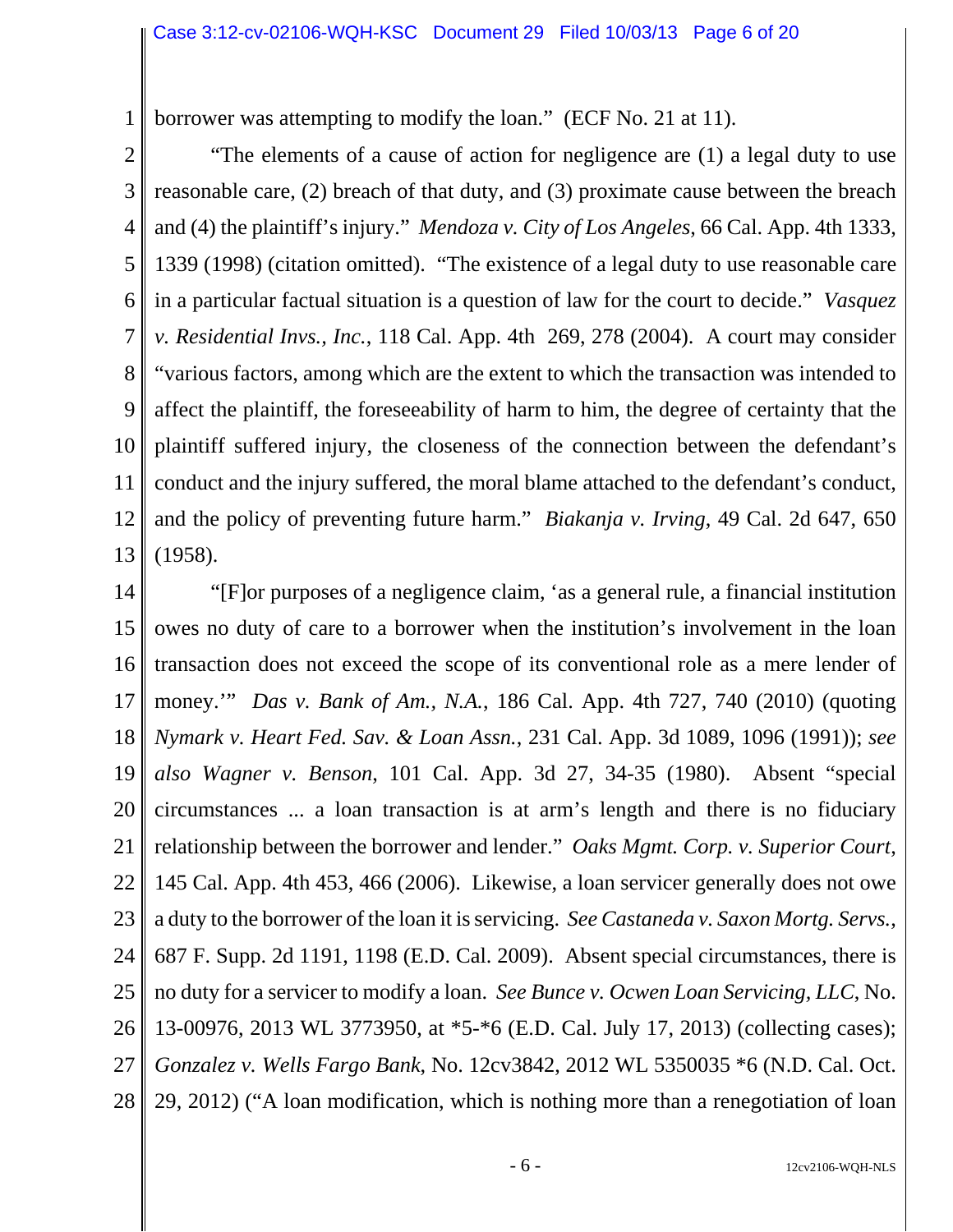1 2 terms, falls well within a[n] institution's conventional money-lending role.") (citations omitted).

3 4 5 6 7 8 9 10 11 12 13 14 15 16 Plaintiff relies upon *Jolley v. Chase Home Finance*, 213 Cal. App. 4th 872 (2013), which held that a bank had a duty to a borrower under a construction loan that obligated the bank to disburse funds as the construction progressed. The lender allegedly breached its obligation to disburse funds when the lender lost the loan documents, resulting in an eight month delay of construction. *See id*. at 878. The court held that there was a triable issue of fact as to whether the lender was negligent. The court stated: "We note that we deal with a construction loan, not a residential home loan where, save for possible loan servicing issues, the relationship ends when the loan is funded. By contrast, in a construction loan the relationship between lender and borrower is ongoing, in the sense that the parties are working together over a period of time, with disbursements made throughout the construction period, depending upon the state of progress towards completion." *Id*. at 901. The Court finds *Jolley* to be inapposite to this case, which involves a residential home loan and related loan servicing issues.

17 18 19 20 21 22 23 24 The Court finds that the First Amended Complaint fails to adequately allege that any Defendant exceeded the scope of its "conventional role as a mere lender of money." *Nymark*, 231 Cal. App. 3d at 1096. The allegations related to the negligence cause of action are conclusory and fail to indicate that the *Biakanja* factors weigh in favor of finding a duty. *See Bunce*, 2013 WL 3773950, at \*5 (same). The allegations of the First Amended Complaint are insufficient to plausibly suggest that any Defendant owed Plaintiff a duty of care. The Motion to Dismiss the first cause of action for negligence is granted.

25

### **B. RESPA**

26 27 28 The second cause of action for violation of RESPA alleges that, "[i]f AHMSI had properly conducted an investigation with any diligence in determining the true identity of the creditor, AHMSI would have realized that the trustee for the MBS trust it stated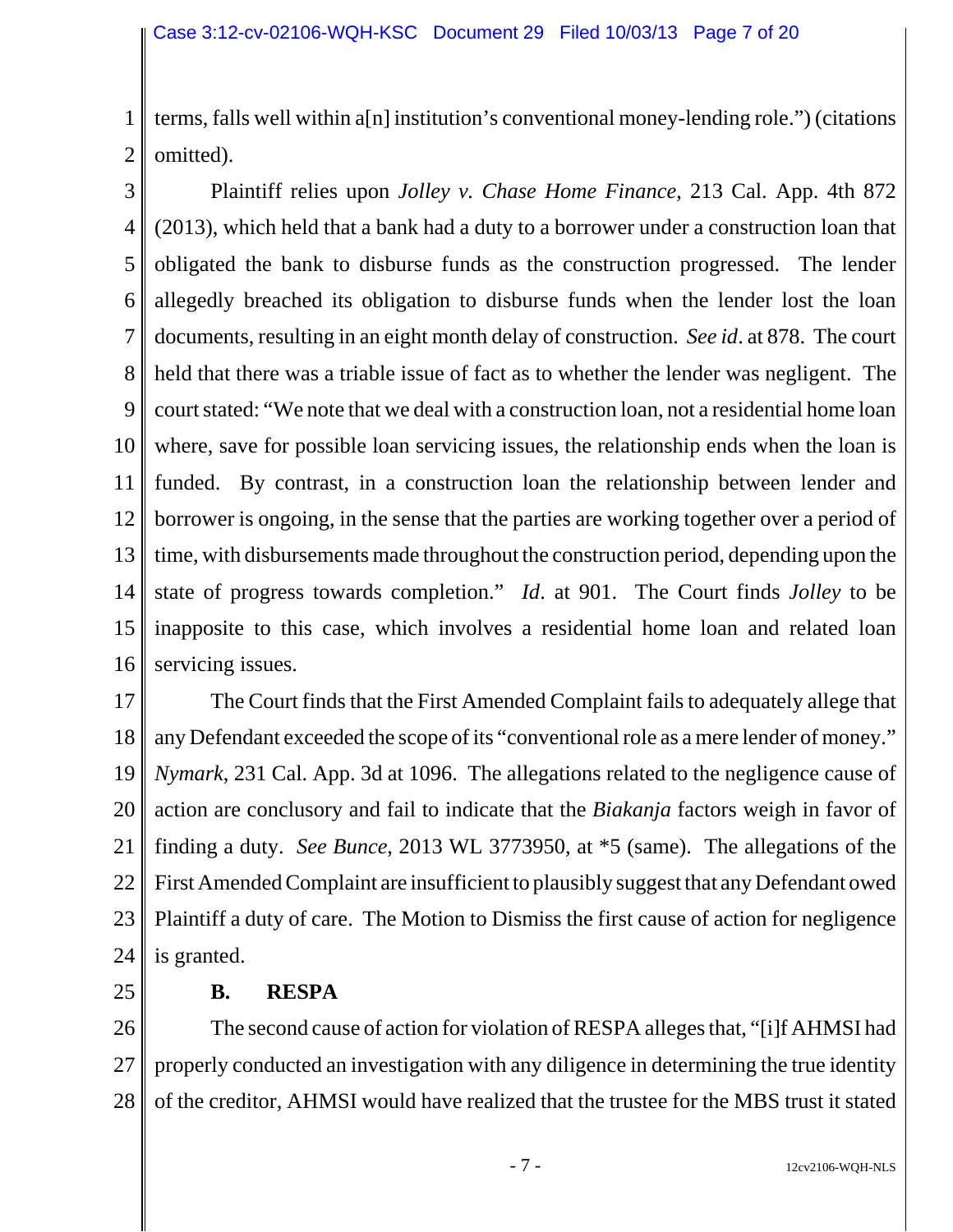1 2 3 4 5 6 7 8 9 10 in the response to the QWR [i.e, 'Qualified Written Request'] was JP Morgan and not BONY. As a result, AHMSI is strictly liable for violating 12 U.S.C. § 2605 entitling plaintiff to damages." (ECF No. 19 ¶¶ 71-72). Defendants contend that "this claim is defective because it fails to allege actual damage caused by the alleged failure to respond to the purported QWR." (ECF No. 20-1 at 13). Plaintiff contends that "defendants are strictly liable for their failure to promptly make an accurate disclosure after a reasonable investigation and statutory damages are awarded if there are no actual damages," and Plaintiff suffered damage because he "lost the opportunity to modify his home [loan] after paying tens of thousands of dollars to the servicer." (ECF No. 21 at 14-15).

11 12 13 14 15 16 17 18 19 20 "If any servicer of a federally related mortgage loan receives a qualified written request from the borrower (or an agent of the borrower) for information relating to the servicing of such loan, the servicer shall provide a written response acknowledging receipt of the correspondence within 20 days ... unless the action requested is taken within such period." 12 U.S.C.  $\S$  2605(e)(1)(A). Section 2605 specifies the contents of a proper QWR and the required response to a borrower's QWR. If a loan servicer fails to comply with the provisions of 12 U.S.C. § 2605, a borrower is entitled to "any actual damages to the borrower as a result of the failure" and "any additional damages, as the court may allow, in the case of a pattern or practice of noncompliance with the requirements of [12 U.S.C. § 2605]." 12 U.S.C. § 2605(f)(1).

21 22 23 24 25 26 27 28 "Numerous courts have read Section 2605 as requiring a showing of pecuniary damages to state a claim." *Molina v. Wash. Mut. Bank*, No. 09-CV-894, 2010 WL 431439 at \*7 (S.D. Cal. Jan. 29, 2010). "This pleading requirement has the effect of limiting the cause of action to circumstances in which plaintiff can show that a failure to respond or give notice has caused them actual harm." *Shepherd v. Am. Home Mortg. Servs., Inc.*, No. 2:09-1916, 2009 WL 4505925, at \*3 (E.D. Cal. Nov. 20, 2009) (citation omitted). A plaintiff is entitled to recover for the loss that relates to the RESPA violation, not for all losses related to foreclosure activity. *See Lal v. Am. Home*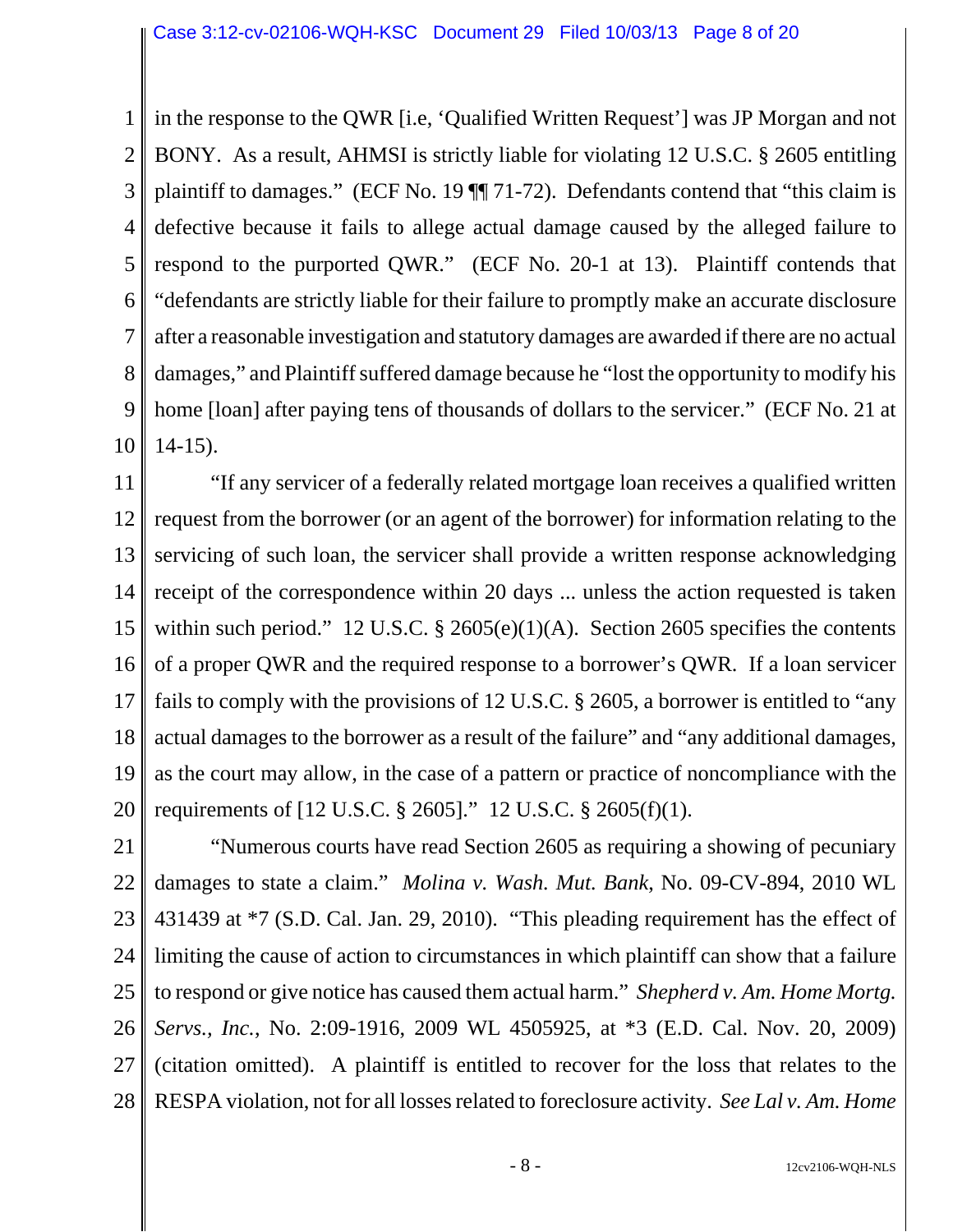1 2 3 4 5 6 7 8 *Servicing, Inc.*, 680 F. Supp. 2d 1218, 1223 (E.D. Cal. 2010) ("[T]he loss alleged must be related to the RESPA violation itself."); *Torres v. Wells Fargo Home Mortg., Inc.*, No. 10-4761, 2011 WL 11506, at \*8 (N.D. Cal. Jan. 4, 2011) ("The plaintiff must ... allege a causal relationship between the alleged damages and the RESPA violation."); *cf*. *Lawther v. OneWest Bank*, No. C-10-54, 2010 WL 4936797, at \*7 (N.D. Cal. Nov. 30, 2010) (granting motion to dismiss RESPA claim for failure to adequately allege actual damages because "[w]hat remains unexplained ... is how the QWR failure itself is causally connected to the claimed distress of Lawther or his family").

9 10 11 12 13 14 15 16 17 18 19 20 The First Amended Complaint fails to allege facts plausibly suggestive of a causal connection between the alleged RESPA violation and any alleged damages. The First Amended Complaint fails to allege facts indicating how the alleged failure to adequately respond to the QWR caused Plaintiff to lose "the opportunity to modify his home [loan] after paying tens of thousands of dollars to the servicer." (ECF No. 21 at 14-15). The First Amended Complaint also fails to allege "a pattern or practice of noncompliance with the requirements of  $[12 \text{ U.S.C.} \$   $[2605]$ ."  $12 \text{ U.S.C.} \$   $[2605(f)(1)]$ (allowing "any additional damages, as the court may allow, in the case of a pattern or practice of noncompliance with the requirements of [12 U.S.C. § 2605]"). The Court concludes that Plaintiff has not alleged sufficient facts to support a cause of action for violation of RESPA. *See Twombly*, 550 U.S. at 555. The Motion to Dismiss the second cause of action for violation of RESPA is granted.

21

### **C. TILA**

22 23 24 25 26 27 28 The third cause of action for violation of TILA alleges that, "[a]fter May 20, 2009, JP Morgan and BONY were required to notify the plaintiff in writing of the transfer of the loan from lender to new creditor or assignee pursuant to 15 U.S.C. § 1641.... Both JP Morgan and BONY failed to notify Plaintiff and those similarly situated within 30 days of the purported assignment or transfer of Plaintiff's loan when it believed it became the new creditor or assignee after May 20, 2009 and failed to give proper notice as described in 15 USC §1641g.... Although [Plaintiff] was attempting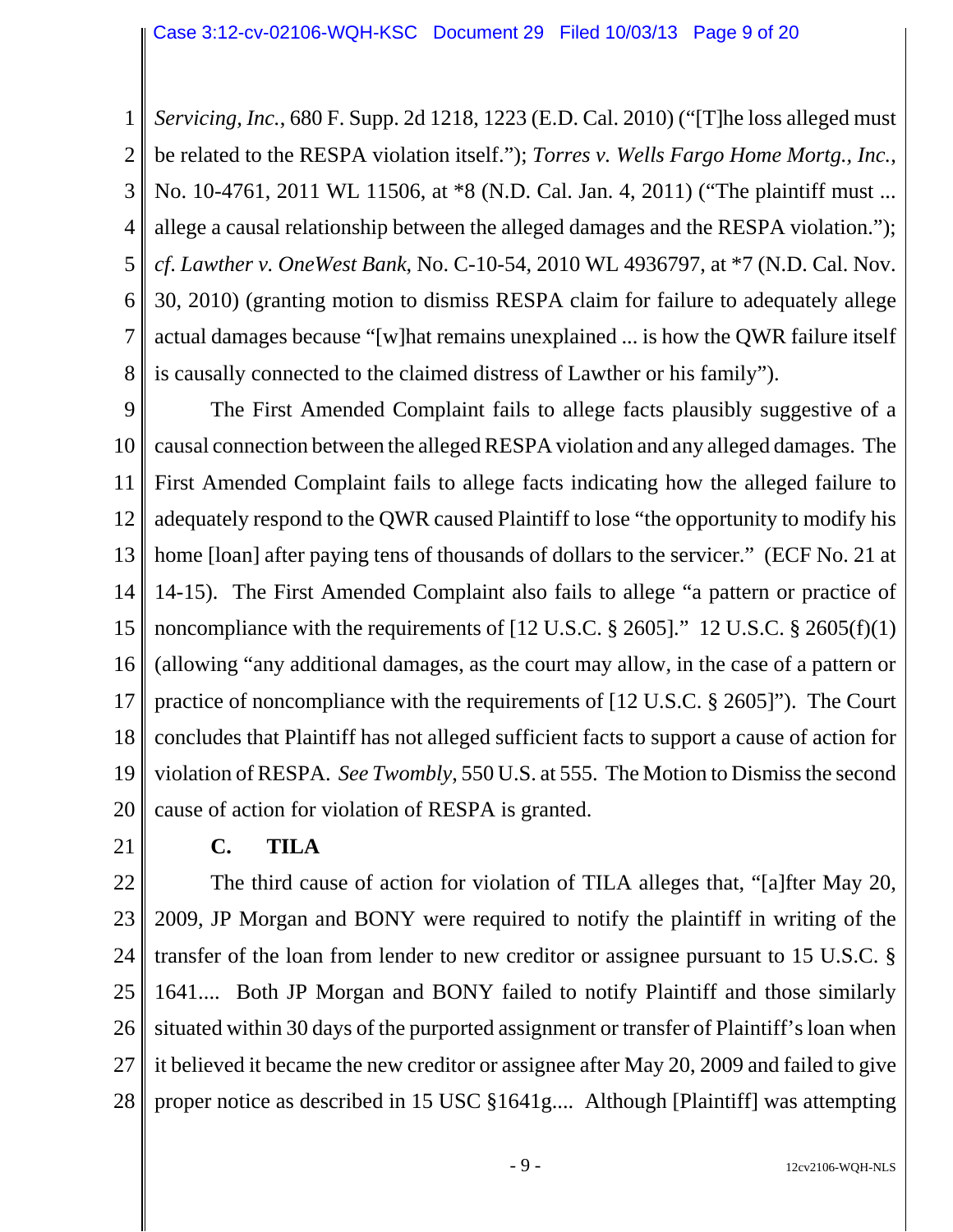1 2 3 4 5 to get a loan modification approved by his new creditor after May 20, 2009, it was never a settled matter who the trustee of the MBS trust was or what the underwriting guidelines were while he was facing imminent foreclosure." (ECF No. 19 ¶¶ 75, 77, 79). The third cause of action for violation of TILA is brought against JP Morgan and BONY only.

6 7 8 9 10 11 12 13 Defendants contend that the TILA claim fails because (1) "Plaintiff does not allege who was required to provide him notice"; (2) the claim is barred by the one-year statute of limitations; and (3) Plaintiff fails to plead actual damages sustained by Plaintiff as a result of the alleged failure to give notice. (ECF No. 20-1 at 14-15). Plaintiff contends that the First Amended Complaint alleges transfers occurred within the statute of limitations, and "Plaintiff alleged that he was entitled to actual damages for the failure of the servicer to use the correct underwriting standard when attempting to modify the loan" as well as statutory damages. (ECF No. 21 at 19).

14 15 16 17 18 19 20 21 22 23 24 25 26 27 28 TILA provides that, "not later than 30 days after the date on which a mortgage loan is sold or otherwise transferred or assigned to a third party, the creditor that is the new owner or assignee of the debt shall notify the borrower in writing of such transfer, including (A) the identity, address, telephone number of the new creditor; (B) the date of transfer; (C) how to reach an agent or party having authority to act on behalf of the new creditor; (D) the location of the place where transfer of ownership of the debt is recorded; and (E) any other relevant information regarding the new creditor." 15 U.S.C. § 1641(g). A creditor that fails to comply with any requirement imposed under § 1641(g) faces liability "in an amount equal to the sum of—" "any actual damage sustained by such a person as a result of the failure," and "in the case of an individual action twice the amount of any finance charge in connection with the transaction," and "in the case of a class action, such amount as the court may allow...." 15 U.S.C. §  $1640(a)(1)-(2)$ . The TILA statute of limitations provision states that "any action under" this section may be brought ... within one year from the date of the occurrence of the violation." 15 U.S.C. § 1640(e).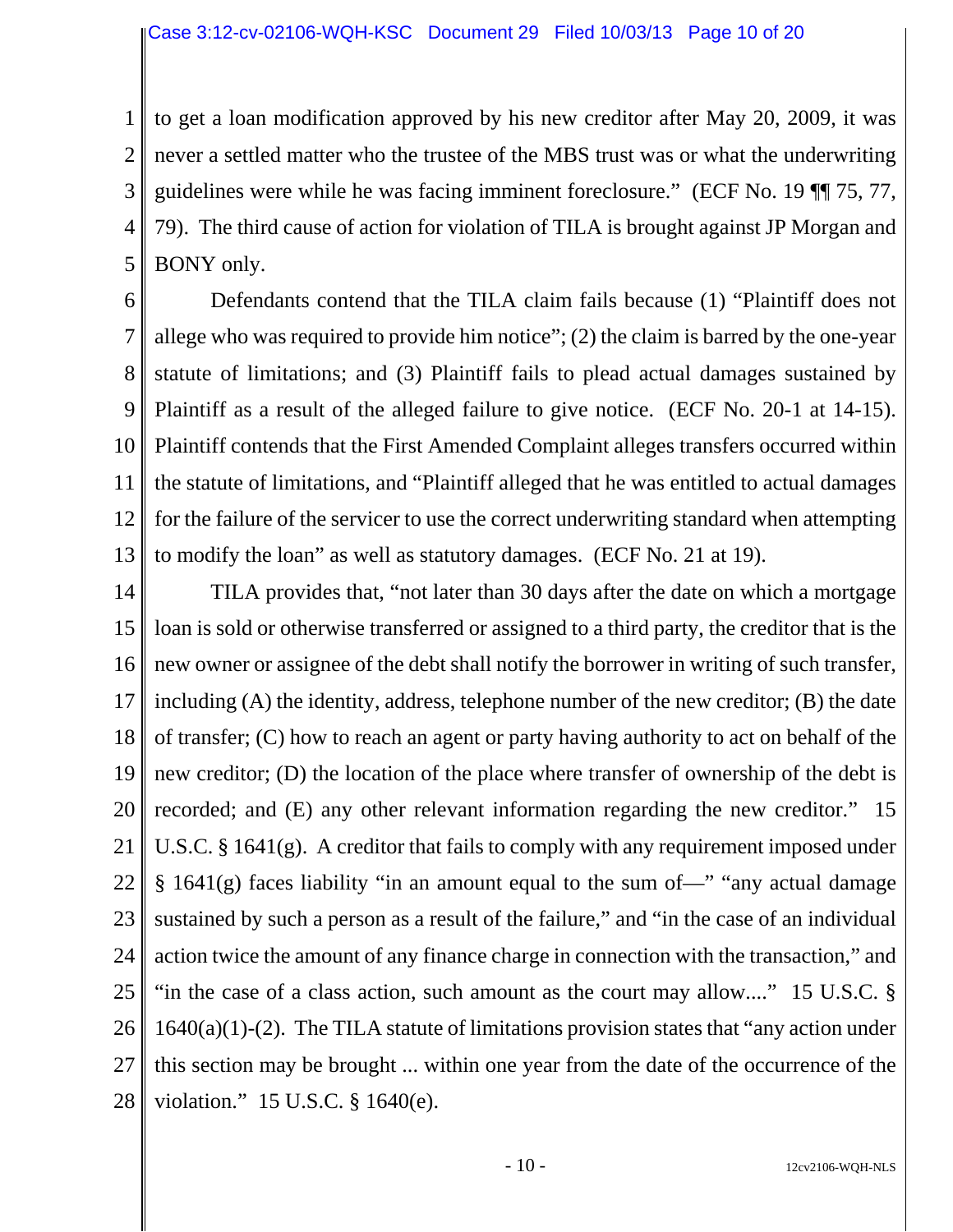1 2 3 4 5 6 7 8 9 10 The Complaint was filed on July 25, 2012. (ECF No.1-2). The First Amended Complaint alleges that "Defendant Power Default represented JP Morgan was the creditor/assignee in the Notice of Default recorded on June 15, 2011.... Defendant Power Default also represented BONY was plaintiff's creditor/assignee in the Trustee's Deed Upon Sale on April 13, 2012.... Defendant Power Default was acting as defendant BONY and defendant JP Morgan's authorized agent at the time each of these representations were made." (ECF No. 19 ¶¶ 56-58). Viewing reasonable inferences in Plaintiff's favor, *see Moss*, 572 F.3d at 969, these allegations are sufficient to allege that BONY was required to provide notice pursuant to 15 U.S.C. § 1641(g) within the one-year statute of limitations period.

11 12 13 14 15 16 17 18 19 20 21 22 23 24 The Court does not decide whether the First Amended Complaint adequately pleads actual damages, because Plaintiff adequately pleads entitlement to statutory damages pursuant to 15 U.S.C. § 1640(a) (providing that damages are recoverable "in the case of an individual action twice the amount of any finance charge in connection with the transaction," and "in the case of a class action, such amount as the court may allow...."). *See Vogan v. Wells Fargo Bank, N.A.*, No. 11cv2098, 2011 WL 5826016, at \*5 (E.D. Cal. Nov. 17, 2011) ("Even if plaintiffs are not entitled to actual damages based on the allegations in their Complaint [for violation of 15 U.S.C. § 1641(g)], they did adequately plead that they are entitled to attorneys' fees and statutory damages."); *cf. Gutierrez v. U.S. Bank, NA*, No. CV-12-4713, 2013 WL 399140, at \*3 n.3 (C.D. Cal. Feb. 1, 2013) (requiring plausible allegations of actual damages because plaintiff "fails to identify any statutory damages to which she would be entitled" and "the statutory damages provision at 16 U.S.C. § 1640(a)(2)(A) does not apply in the circumstances of this case").

- 25
- 26

### **D. Cancellation of Documents**

27 28 In the fourth cause of action for "cancellation of documents," the First Amended Complaint alleges that the "actions by JP Morgan ... and BONY purporting that either

The Motion to Dismiss the third cause of action for violation of TILA is denied.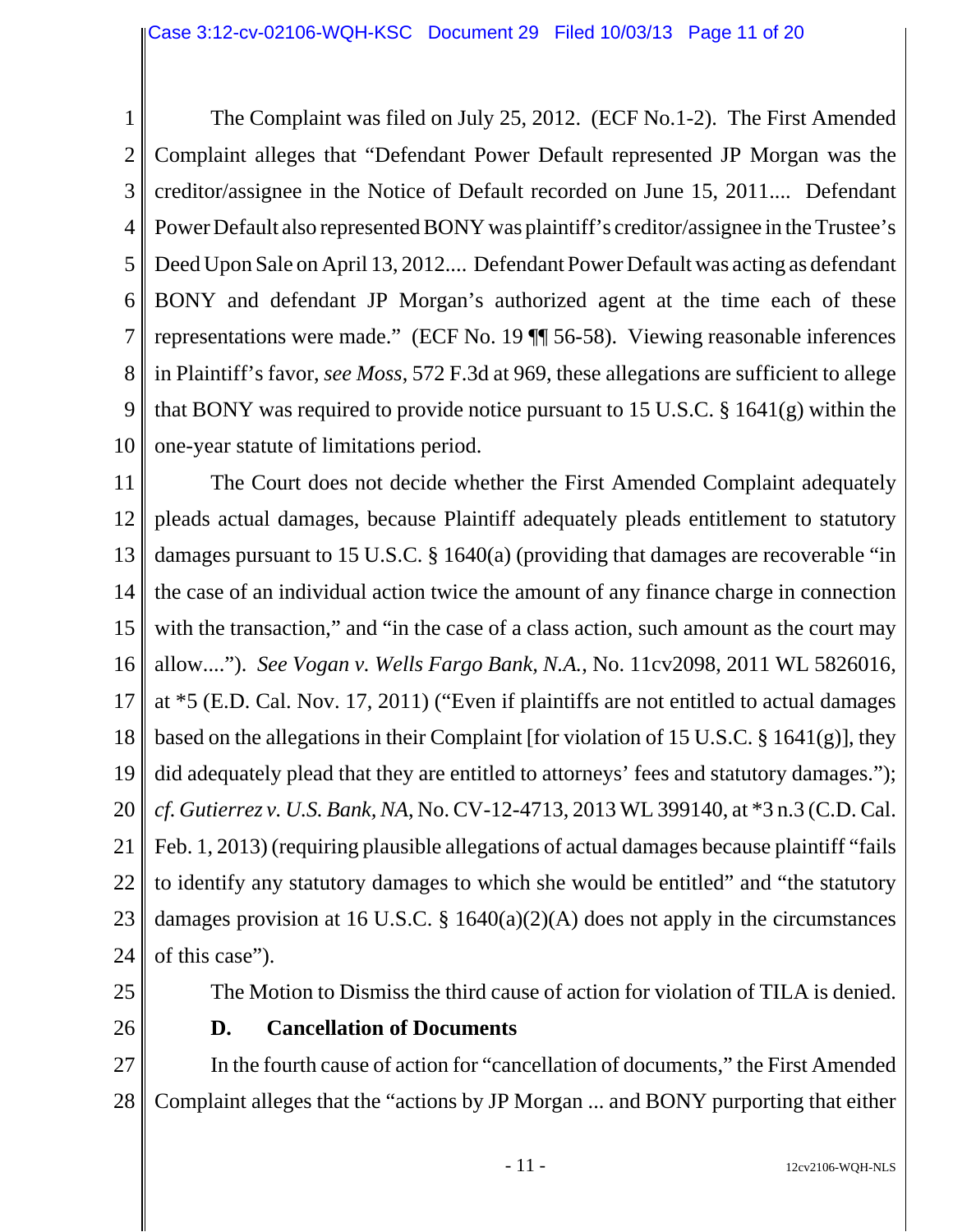1 2 3 4 5 6 7 8 9 10 11 12 13 had standing as Trustee of the MBS trust to foreclose or assign this mortgage loan to the Trust in 2012 were in contravention of the trust and were void." (ECF No. 19 ¶ 127). The fourth cause of action requests "an order cancelling the fraudulent ... [Notice of Default], [Trustee's Deed Upon Sale], [Notice of Sale] and Substitution of Trustee" pursuant to California Civil Code § 3412. *Id*. ¶ 131. Defendants contend that "Plaintiff cannot challenge the foreclosing entities' standing to foreclose on the Property"; "Plaintiff cannot predicate a viable claim on an allegedly 'invalid' assignment of deed of trust" because "assignments of a deed of trust need never be recorded in order to nonjudicially foreclose"; Plaintiff "lacks standing to challenge any assignments"; and "Plaintiff fails to tender." (ECF No. 20-1 at 15, 18-19, 21). Plaintiff contends that "BONY Mellon has no right to use JP Morgan Chase's [Notice of Default]" to initiate nonjudicial foreclosure proceedings, and "Cal. Civ. Code § 3412 does not require tender." (ECF No. 21 at 21).

14 15 16 17 18 19 20 21 22 23 24 25 26 27 28 California's nonjudicial foreclosure scheme does not "provide for a judicial action to determine whether the person initiating the foreclosure process is indeed authorized." *Gomes v. Countrywide Home Loans, Inc.*, 192 Cal. App. 4th 1149, 1155 (2011) ("The recognition of the right to bring a lawsuit to determine a nominee's authorization to proceed with foreclosure on behalf of the noteholder would fundamentally undermine the nonjudicial nature of the process and introduce the possibility of lawsuits filed solely for the purpose of delaying valid foreclosures."). "[D]istrict courts have held that borrowers who were not parties to the assignment of their deed—and whose rights were not affected by it—lacked standing to challenge the assignment's validity because they had not alleged a concrete and particularized injury that is fairly traceable to the challenged assignment." *Marques v. Fed. Home Loan Mortg. Corp.*, No. 12-cv-1873, 2012 WL 6091412, at \*4 (S.D. Cal. Dec. 6, 2012) (citations omitted); *see id*. at \*5 ("[T]he validity of the assignment does not affect whether [the] borrower owes its obligations, but only to whom [the] borrower is obliged.") (quotation omitted). "To the extent [a] Plaintiff bases her claims on the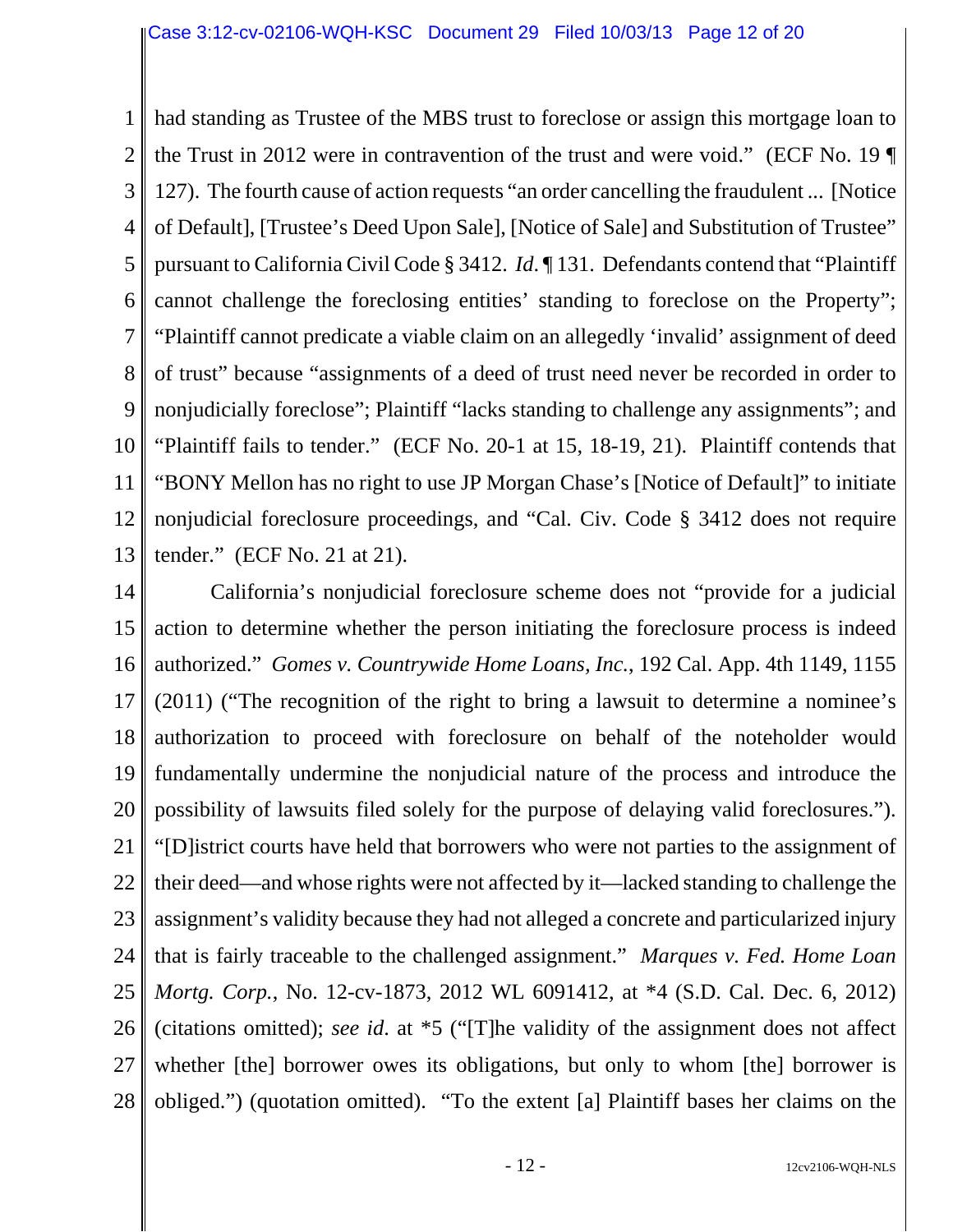1 2 3 4 5 6 7 8 9 10 11 12 13 14 15 16 17 theory that [Defendant] allegedly failed to comply with the terms of the [pooling and servicing agreement], the court finds that she lacks standing to do so because she is neither a party to, nor a third party beneficiary of, that agreement." *McLaughlin v. Wells Fargo Bank, N.A.*, No. 12-1114, 2012 WL 5994924, at \*6 (C.D. Cal. Nov. 30, 2012) (citing *Sami v. Wells Fargo Bank*, No. 12-108, 2012 WL 967051, at \*5 (N.D. Cal. Mar. 21, 2012)); *see also Jenkins v. JP Morgan Chase Bank, N.A.*, 216 Cal. App. 4th 497, 514-15 (2013) ("As an unrelated third party to the alleged securitization, and any other subsequent transfers of the beneficial interest under the promissory note, [plaintiff] lacks standing to enforce any agreements, including the investment trust's pooling and servicing agreement, relating to such transactions. Furthermore, even if any subsequent transfers of the promissory note were invalid, [plaintiff] is not the victim of such invalid transfers because her obligations under the note remained unchanged.") (citations omitted); *cf. Murphy v. Allstate Ins. Co.*, 17 Cal. 3d 937, 944 (1976) ("A third party should not be permitted to enforce covenants made not for his benefit, but rather for others.... As to any provision made not for his benefit but for the benefit of the contracting parties or for other third parties, he becomes an intermeddler.").

18 19 20 21 22 23 24 25 26 27 28 Plaintiff relies upon *Glaski v. Bank of America, N.A.*, 218 Cal. App. 4th 1079 (2013). (ECF No. 25). In *Glaski*, the California Court of Appeal held that, under New York trust law, a transfer of a deed of trust in contravention of the trust documents is "void, not merely voidable," and, under California law, "a borrower can challenge an assignment of his or her note and deed of trust if the defect asserted would void the assignment." *Id*. at 461 (citation omitted). This Court finds the reasoning in the abovecited caselaw to be more persuasive than that in *Glaski*. *See Deutsche Bank Nat'l Trust Co. v. Adolfo*, No. 12 C 759, 2013 WL 4552407, at \*3 (N.D. Ill. Aug. 28, 2013) ("[W]e are persuaded by the courts that have held that a transfer that does not comply with a PSA is voidable, not void.") (expressly disagreeing with *Glaski*) (citations omitted). Moreover, even if *Glaski* was correctly decided, California courts have held that in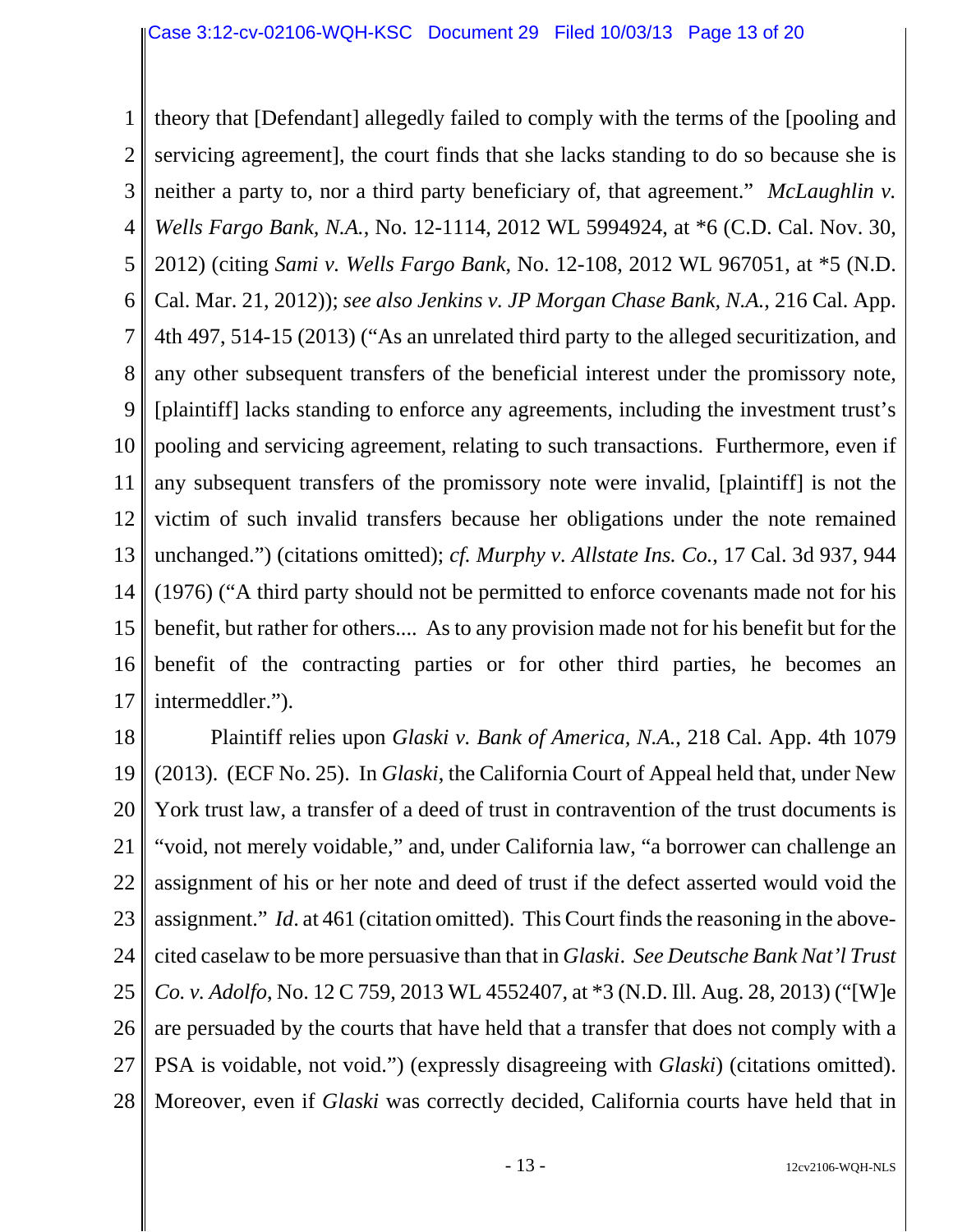1 2 3 4 5 6 7 8 9 10 11 12 13 14 15 16 order to state a claim challenging a foreclosure sale, "it [is] not enough for plaintiff to allege that [the] purported assignment of the note in the assignment of deed of trust was ineffective. Instead, plaintiff [is] required to allege that [defendant] did not receive a valid assignment of the debt *in any manner*." *Fontenot v. Wells Fargo Bank, N.A.*, 198 Cal. App. 4th 256, 271-72 (2011); *see also Herrera v. Fed. Nat'l Mortg. Ass'n*, 205 Cal. App. 4th 1495, 1506 (2012) (same). And even if *Glaski* were correctly decided, and Plaintiff alleged that the foreclosing Defendant did not receive a valid assignment of the debt in any manner, the California Court of Appeal has held that plaintiffs must "allege ... facts showing that they suffered prejudice as a result of any lack of authority of the parties participating in the foreclosure process." *Siliga v. Mortg. Elec. Reg. Sys., Inc.*, --- Cal. Rptr. 3d ----, 2013 WL 4522474, at \*5 (Cal. Ct. App. Aug. 27, 2013) ("The Siligas do not dispute that they are in default under the note. The assignment of the deed of trust and the note did not change the Siligas' obligations under the note, and there is no reason to believe that Accredited as the original lender would have refrained from foreclosure in these circumstances. Absent any prejudice, the Siligas have no standing to complain about any alleged lack of authority or defective assignment.").

17 18 19 20 21 22 23 24 25 26 27 28 The First Amended Complaint alleges that the purported assignments of the loan did not comply with the rules of the relevant pooling and servicing agreement and/or the MBS trust. The Court concludes that the First Amended Complaint fails to adequately allege that Plaintiff has standing to challenge the assignments. The First Amended Complaint also fails to allege sufficient facts indicating that Defendant "did not receive a valid assignment of the debt *in any manner*." *Fontenot*, 198 Cal.App. 4th at 272. The First Amended Complaint does not allege that Plaintiff was current on his mortgage obligations, or that more than one entity concurrently attempted to collect mortgage payments from him or foreclose on the property. Although Plaintiff alleges that the loan servicer failed to use the correct underwriting standards when offering Plaintiff a loan modification, Plaintiff fails to plausibly allege that the loan modification offer would have been materially different had a different company's underwriting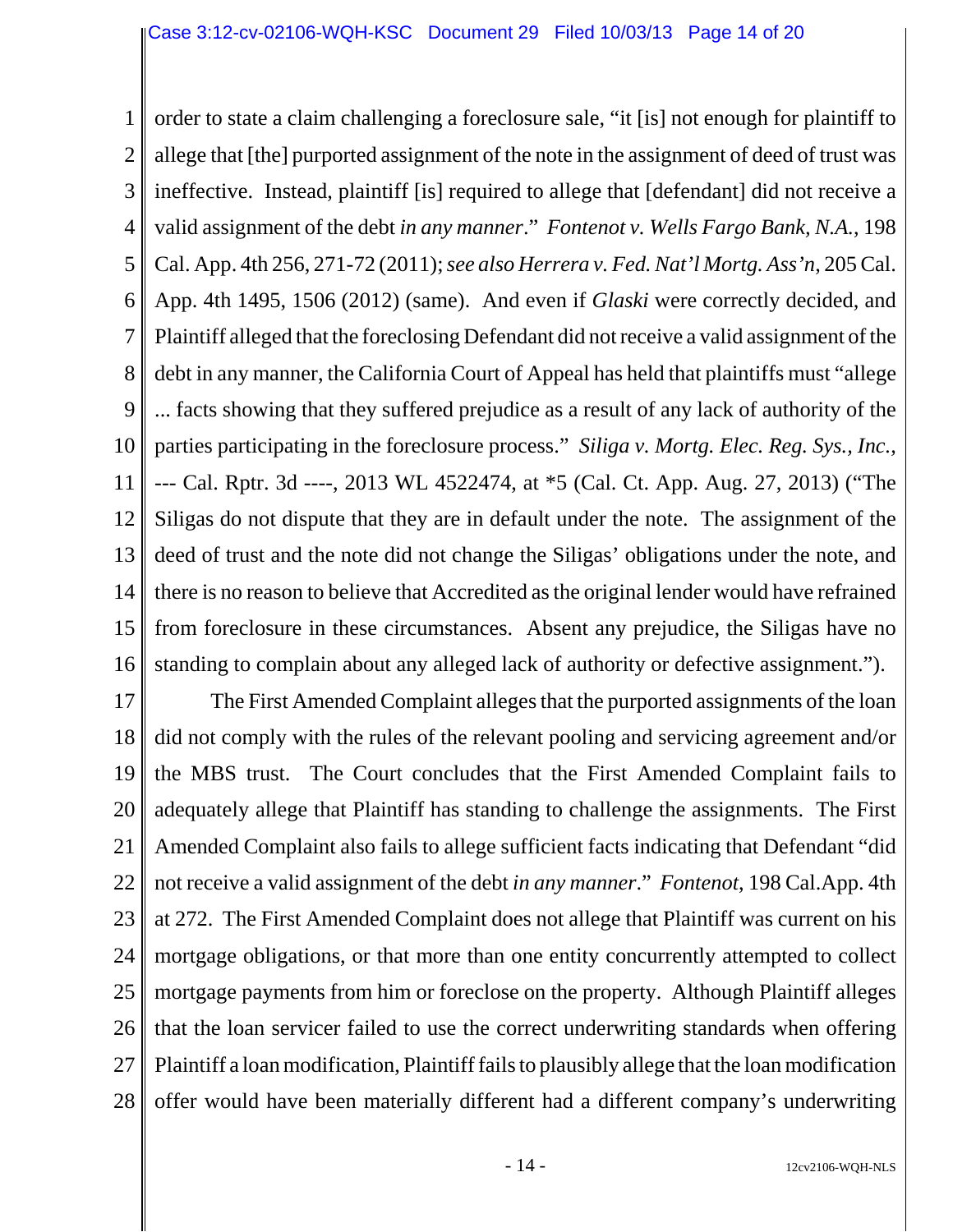1 2 3 standards been used. The First Amended Complaint fails to adequately allege that Plaintiff suffered prejudice from the allegedly invalid assignments. The Motion to Dismiss the fourth cause of action for cancellation of documents is granted.

4

### **E. Fraud**

5 6 7 8 9 10 11 12 13 14 The fifth cause of action for fraud alleges that "Plaintiff was fraudulently thrown into foreclosure by a Servicer Driven Default from AHMSI." (ECF No. 19 ¶ 133). Defendants contend that the fraud claim is not pled with the requisite specificity required by Federal Rule of Civil Procedure 9(b); "Plaintiff does not allege how the[] statements were false"; "Plaintiff alleges no damages resulting from the alleged misstatements, nor could he, given his allegation that he was actually offered a loan modification"; and to the extent Plaintiff's claim is based upon misrepresentations which were allegedly made in 2007 and 2008, the claim is barred by the three-year statute of limitations. (ECF No. 20-1 at 23). Plaintiff contends that the fraud claim against AHMSI is pled with the requisite specificity. (ECF No. 21 at 21).

15

# **1. Allegations Supporting the Claim for Fraud**

16 17 18 19 20 21 22 23 24 25 26 27 28 Sometime between June 2007 and November 2007, "Plaintiff contacted AHMSI at phone number 1-877-304-3100 where he was directed to the Loan Administration – Research Department and explained that he wanted to modify his loan." (ECF No. 19 ¶ 140). "The AHMSI representative on the telephone, who did not disclose his name, told Plaintiff he could obtain a fixed rate loan with payments similar to the monthly payment he was now making at \$1,752.06 per month if he sent in an additional \$31,752.06 to pay towards his principal." *Id*. 141. "[T] his representation was false." *Id*. ¶ 143. "[O]n November 27, 2007 plaintiff withdrew \$30,000 from his IRA account and sent AHMSI an additional \$31,752.06 to be applied to his loan toward principal in reliance on the statements made to him by AHMSI on the phone and based on the belief that he could obtain a loan with similar monthly payments at a fixed interest rate." *Id*. ¶ 142. "AHMSI accepted and cashed the check, but AHMSI did not then offer Plaintiff the refinancing of his loan as promised." *Id*. ¶ 144.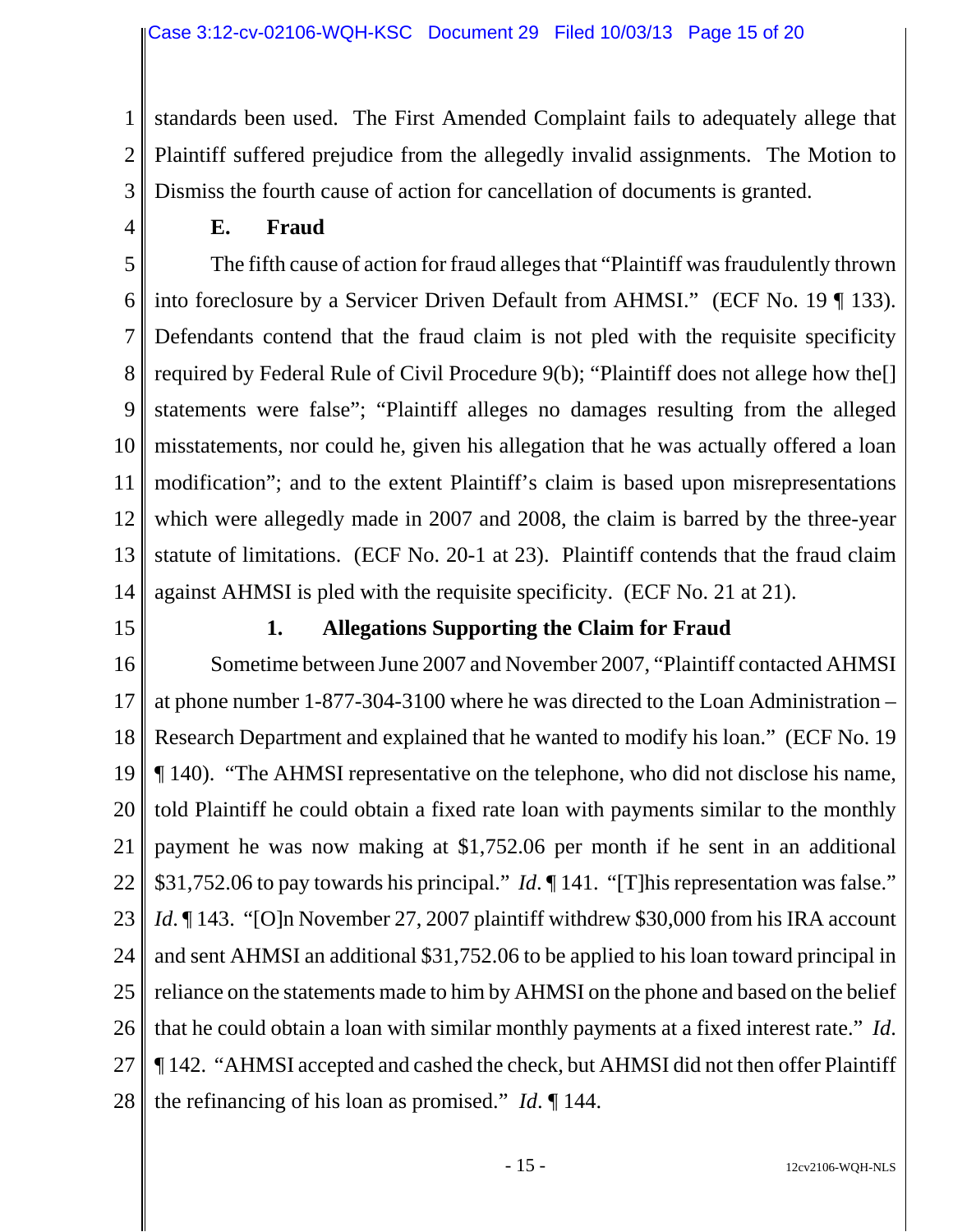1 2 3 4 5 6 7 8 9 10 "Plaintiff called AHMSI at 1-877-304-3100 on or about August 7, 2008 and asked for a modification of his loan." *Id*. ¶ 149. "AHMSI's employee ... reached at this number, who did not disclose his name, told Plaintiff that he appeared to qualify for a modification but he had to first default on three of his monthly mortgage payments before AHMSI would consider him for a modification (aka a Servicer Driven Default)." *Id.* 150. Plaintiff "stopped making his payments," "submitted paperwork," and, on April 1, 2010, AHMSI sent Plaintiff an offer to modify his loan that "was worse than [Plaintiff's] regular monthly terms." *Id*. ¶ 155. After "futile" discussions with an AHMSI representative, Plaintiff signed the modification offer and began making the agreed monthly payments. *Id*. ¶ 159; *see also id.* ¶ 161.

11 12 13 14 15 16 17 18 19 20 21 On January 11, 2011, AHMSI responded to Plaintiff's QWR and represented that "BONY was the trustee AHMSI was dealing with, with regard to modification requests." *Id*. ¶ 163. Plaintiff sent a loan modification package to AHMSI on August 2, 2011, and "AHMSI responded by way of letter dated September 26, 2011 incorrectly asserting that the package was incomplete." *Id*. ¶ 167. Plaintiff sent a letter to an AHMSI representative on January 6, 2012, and "AHMSI responded by way of letter on February 14, 2012 stating his loan modification was being reviewed. There was no mention that any documents were missing." *Id*. ¶ 169. "Plaintiff received a modification denial letter dated March 1, 2012 stating that his loan modification was denied due to missing paperwork." *Id*. ¶ 171. Plaintiff's property was sold at foreclosure auction on April 9, 2012. *Id*. ¶ 172.

22

### **2. Analysis**

23 24 25 26 27 28 The elements of a claim for fraud are: "(1) a misrepresentation, which includes a concealment or nondisclosure; (2) knowledge of the falsity of the misrepresentation, i.e., scienter; (3) intent to induce reliance on the misrepresentation; (4) justifiable reliance; and (5) resulting damages." *Cadlo v. Owens-Illinois, Inc.*, 125 Cal. App. 4th 513, 519 (2004) (citing *Small v. Fritz Cos., Inc*., 30 Cal. 4th 167, 173 (2003)). "It is well-established in the Ninth Circuit that ... claims for fraud ... must meet Rule 9(b)'s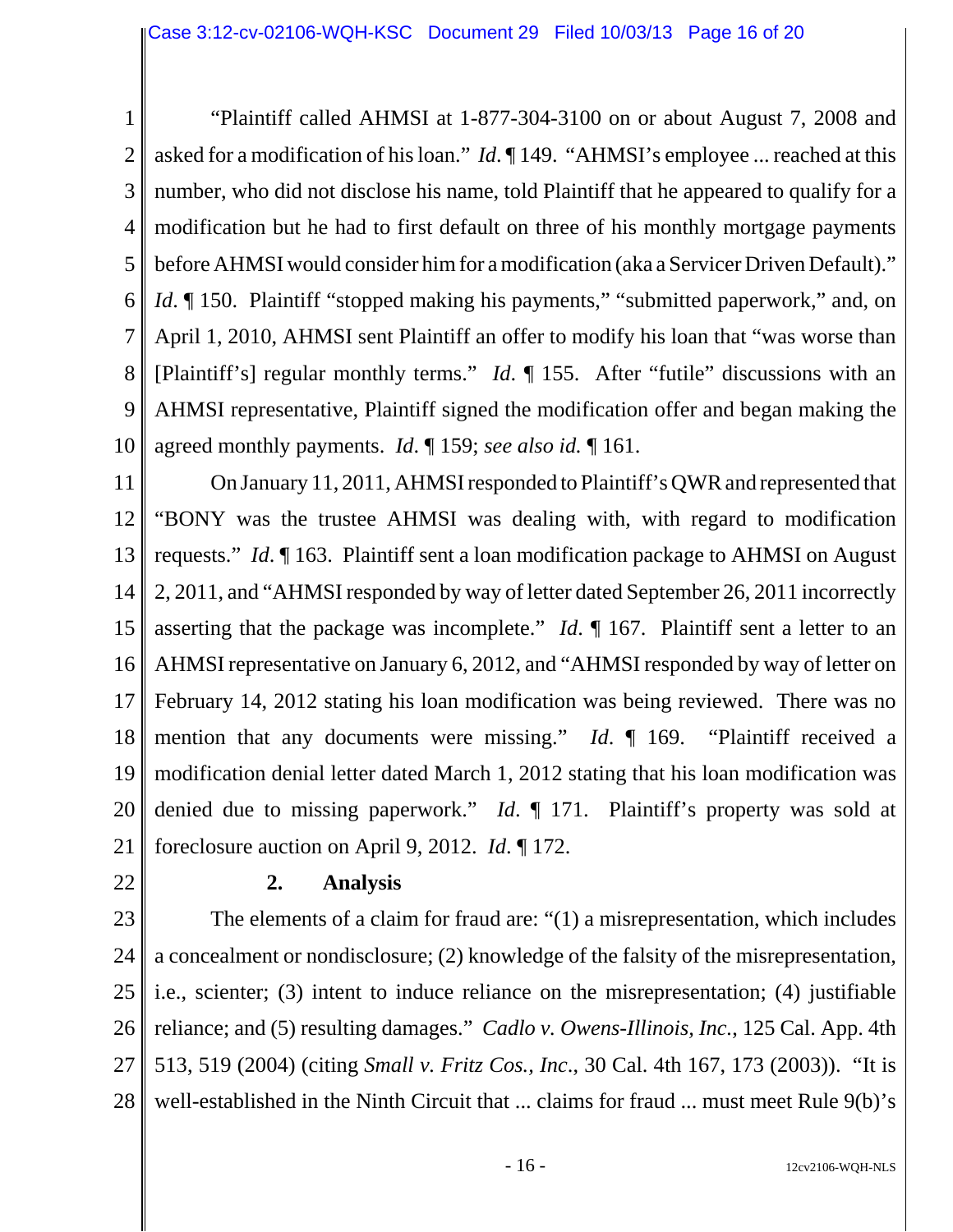1 2 3 4 5 6 7 8 9 10 11 12 particularity requirement." *Neilson v. Union Bank of Cal., N.A.*, 290 F. Supp. 2d 1101, 1141 (C.D. Cal. 2003); *see also Vess v. Ciba–Geigy Corp. USA*, 317 F.3d 1097, 1103 (9th Cir. 2003) ("Rule 9(b)'s particularity requirement applies to state-law causes of action."). Pursuant to Federal Rule of Civil Procedure 9(b), a party alleging fraud must satisfy a heightened pleading standard by stating with particularity the circumstances constituting fraud. *See* Fed. R. Civ. P. 9(b). "Rule 9(b) demands that, when averments of fraud are made, the circumstances constituting the alleged fraud be specific enough to give defendants notice of the particular misconduct so that they can defend against the charge and not just deny that they have done anything wrong." *Vess*, 317 F.3d at 1106 (quotations omitted). "Averments of fraud must be accompanied by 'the who, what, when, where and how' of the misconduct charged." *Id.* (quoting *Cooper v. Pickett,* 137 F.3d 616, 627 (9th Cir. 1994)).

13 14 15 16 17 18 19 20 21 22 23 24 Claims of fraud must be filed within three years of the discovery by the aggrieved party "of the facts constituting the fraud." *See* Cal. Code Civ. P. § 338(d). The Complaint was filed on July 25, 2012. (ECF No.1-2). With respect to the allegedly false representation made by an AHMSI representative in 2007, the First Amended Complaint alleges that, in November of 2007, "AHMSI accepted and cashed [Plaintiff's] check, but AHMSI did not then offer Plaintiff the refinancing of his loan as promised." (ECF No. 19 ¶ 144). Based upon the allegations of the First Amended Complaint, it is not plausible that Plaintiff failed to discover the "facts constituting the fraud" concerning the alleged 2007 false representation prior to July 25, 2009 (i.e., three years prior to the filing of the Complaint). Cal. Code Civ. P. § 338(d). Accordingly, to the extent the claim for fraud is based upon the alleged 2007 false representation, the claim is barred by the applicable statute of limitations.

25 26 27 28 With respect to the alleged August 7, 2008 representation that Plaintiff "appeared to qualify for a modification but he had to first default on three of his monthly mortgage payments before AHMSI would consider him for a modification," ECF No. 19 ¶ 150, Plaintiff fails to adequately allege that this representation was false. Plaintiff alleges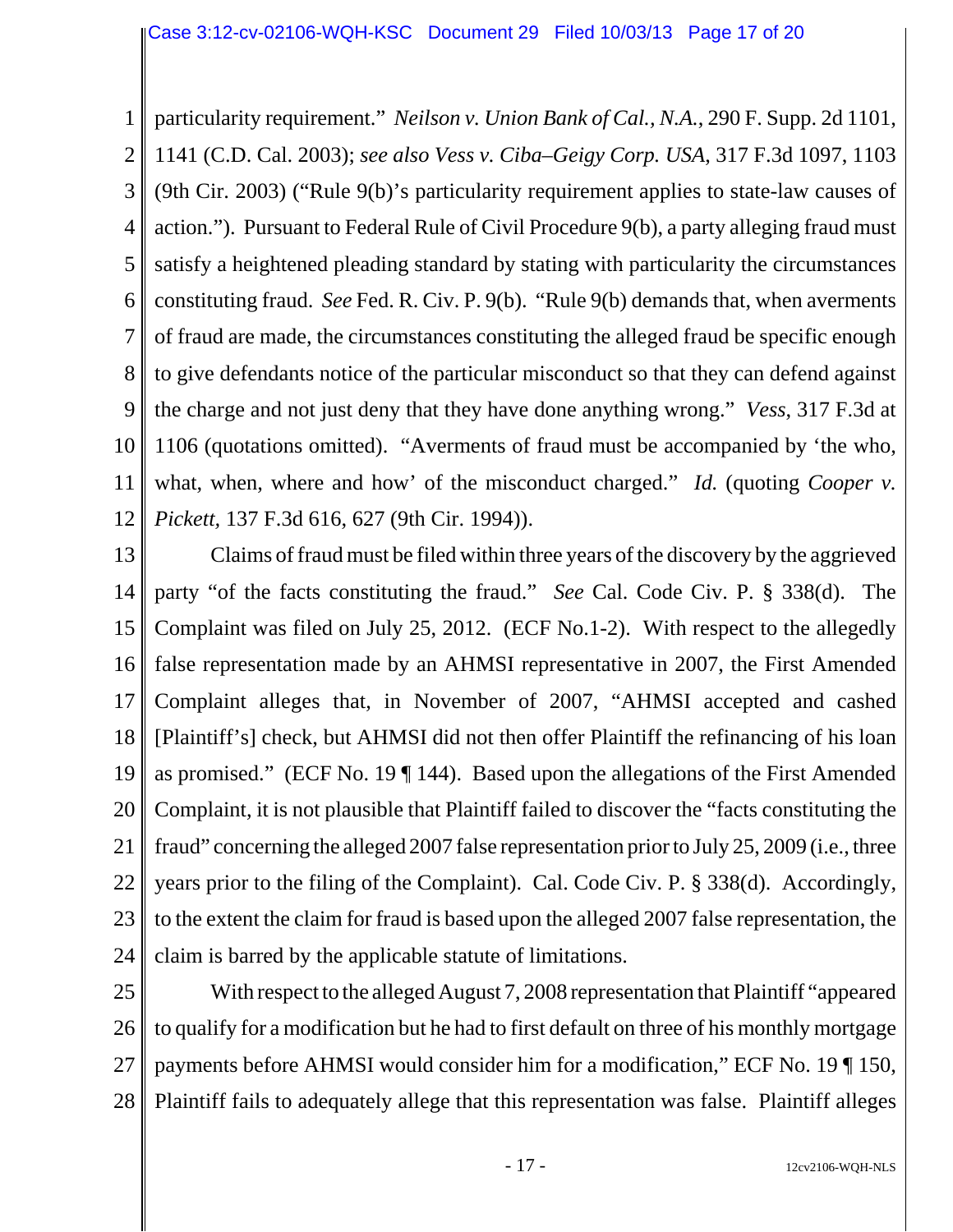1 2 3 4 that he was offered a loan modification as a result of this inquiry. *Id*. ¶ 153. Although Plaintiff was not satisfied with the terms of the modification offer, Plaintiff does not allege that the AHMSI representative made any representations on August 7, 2008 concerning the terms of the forthcoming offer.

5 6 7 8 9 10 11 12 13 14 15 16 17 18 With respect to the alleged representation in the January 11, 2011 QWR that BONY was the trustee, Plaintiff fails to allege that he relied on this alleged misrepresentation and then suffered damages as a result. For instance, Plaintiff fails to plausibly allege that Plaintiff would have responded differently had AHMSI informed Plaintiff that another entity was the trustee. With respect to the alleged misrepresentation that Plaintiff's loan modification application package was incomplete on September 26, 2011, Plaintiff fails to allege that he justifiably relied on this representation. Instead, Plaintiff alleges that he believed that representation to be untrue at the time. *See id*. ¶ 168. With respect to the alleged representation in the February 14, 2012 letter that Plaintiff's "loan modification was being reviewed," *id*. ¶ 169, Plaintiff fails to adequately allege that this representation was false. Plaintiff's application was denied on March 1, 2012. *Id*. ¶ 171. Plaintiff does not allege that the February 14, 2012 letter represented that Plaintiff's loan modification application was complete and not missing any required paperwork.

19

20

# **F. Unfair Competition Law**

21 22 The sixth cause of action alleges that Defendants violated California's Unfair Competition Law ("UCL"), California Business and Professions Code § 17200.

Accordingly the Motion to Dismiss the fifth cause of action for fraud is granted.

23 24 25 26 27 Defendants contend that "Plaintiff lacks standing to bring a UCL claim against Defendants"; "Plaintiff has not pled the violation of any law on which he could hinge his UCL claim"; and the UCL claim is otherwise inadequately pled. (ECF No. 20-1 at 24-25). Plaintiff contends that the UCL claim is adequately pled. (ECF No. 21 at 23- 25).

28

The UCL prohibits any "unlawful, unfair or fraudulent business act or practice."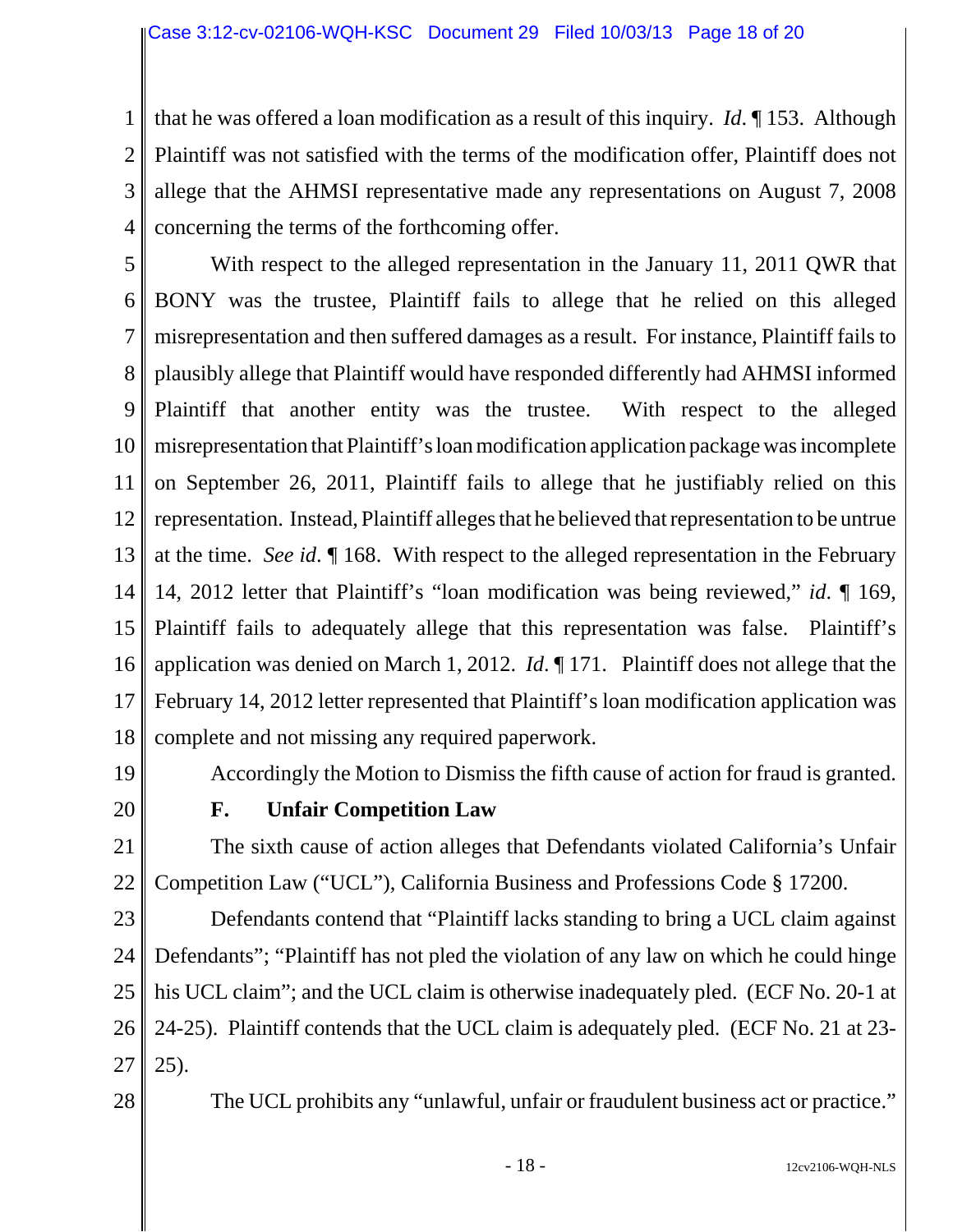1 2 3 4 5 6 7 8 9 10 11 12 13 Cal. Bus. & Prof. Code § 17200. A plaintiff alleging a UCL claim must satisfy UCL standing requirements. *See Birdsong v. Apple, Inc.*, 590 F.3d 955, 960 n.4 (9th Cir. 2009). Private standing under the UCL is limited to "a person who has suffered injury in fact and has lost money or property as a result of the unfair competition." Cal. Bus. & Prof. Code § 17204; *see also Degelmann v. Advanced Med. Optics, Inc.*, 659 F.3d 835, 839 (9th Cir. 2011). The intent of section 17204 is to "confine standing to those actually injured by a defendant's business practices." *Kwikset Corp. v. Superior Court*, 51 Cal. 4th 310, 321 (2011). Several courts have found that a plaintiff has not suffered an injury in fact when the loss suffered is a result of a plaintiff's default on the loan. *See, e.g.*, *Bernardi v. JPMorgan Chase Bank, N.A.*, No. 11-cv-4212, 2012 WL 2343679, at \*5 (N.D. Cal. June 20, 2012); *Serna v. Bank of Am., N.A.*, No. 11-10598, 2012 WL 2030705, at \*5 (C.D. Cal. June 4, 2012); *DeLeon v. Wells Fargo Bank, N.A.*, No. 10-cv-1390, 2011 WL 311376, at \*7 (N.D. Cal. Jan. 28, 2011).

14 15 16 17 18 19 20 21 22 23 24 Plaintiff concedes that he was in default on his mortgage obligation. (ECF No. 21 at 20). As discussed above with respect to the causes of action for violation of RESPA and cancellation of documents, the First Amended Complaint fails to adequately allege that Plaintiff lost his property as a result of the alleged unlawful, unfair or fraudulent business acts or practices. For example, Plaintiff fails to plausibly allege that the loan modification offer he received would have been materially different had AHMSI used a different company's underwriting standards. The First Amended Complaint fails to adequately allege that Plaintiff has standing to assert a claim pursuant to the UCL. *See, e.g.*, *Bernardi*, 2012 WL 2343679, at \*5. The Motion to Dismiss the sixth cause of action for violation of California Business and Professions Code § 17200 is granted.

25 **V. Conclusion**

26 27 28 IT IS HEREBY ORDERED that the Motion to Dismiss Plaintiff's First Amended Complaint is GRANTED in part and DENIED in part. (ECF No. 20). The Motion to Dismiss the third cause of action for violation of TILA is denied. In all other respects,